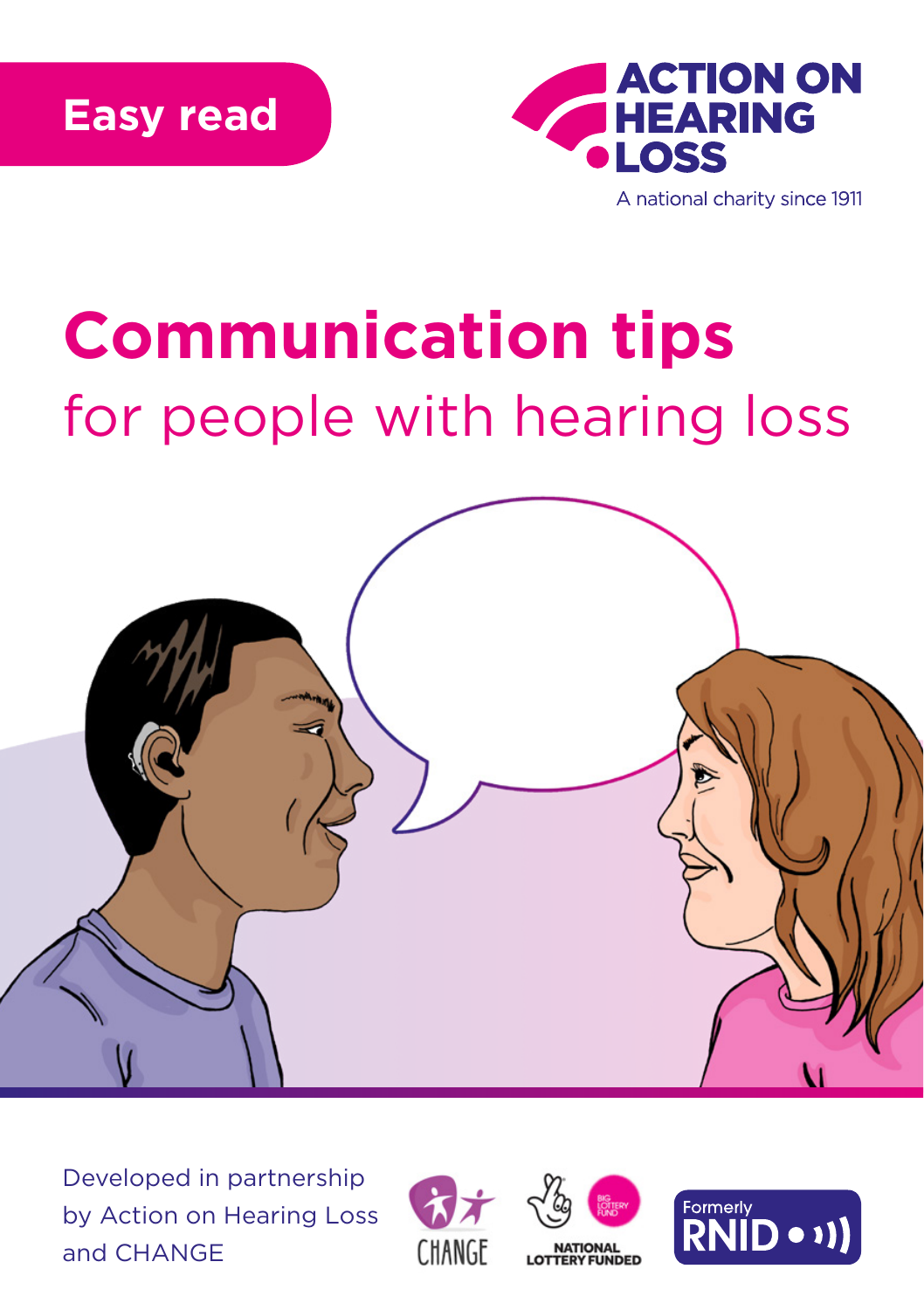





Tell the person you're speaking to that you have hearing loss.

Ask people to look at you before they start talking.

Keep calm: if you get anxious, you might find it harder to hear what's being said.

Ask people to slow down and speak more clearly if you need them to.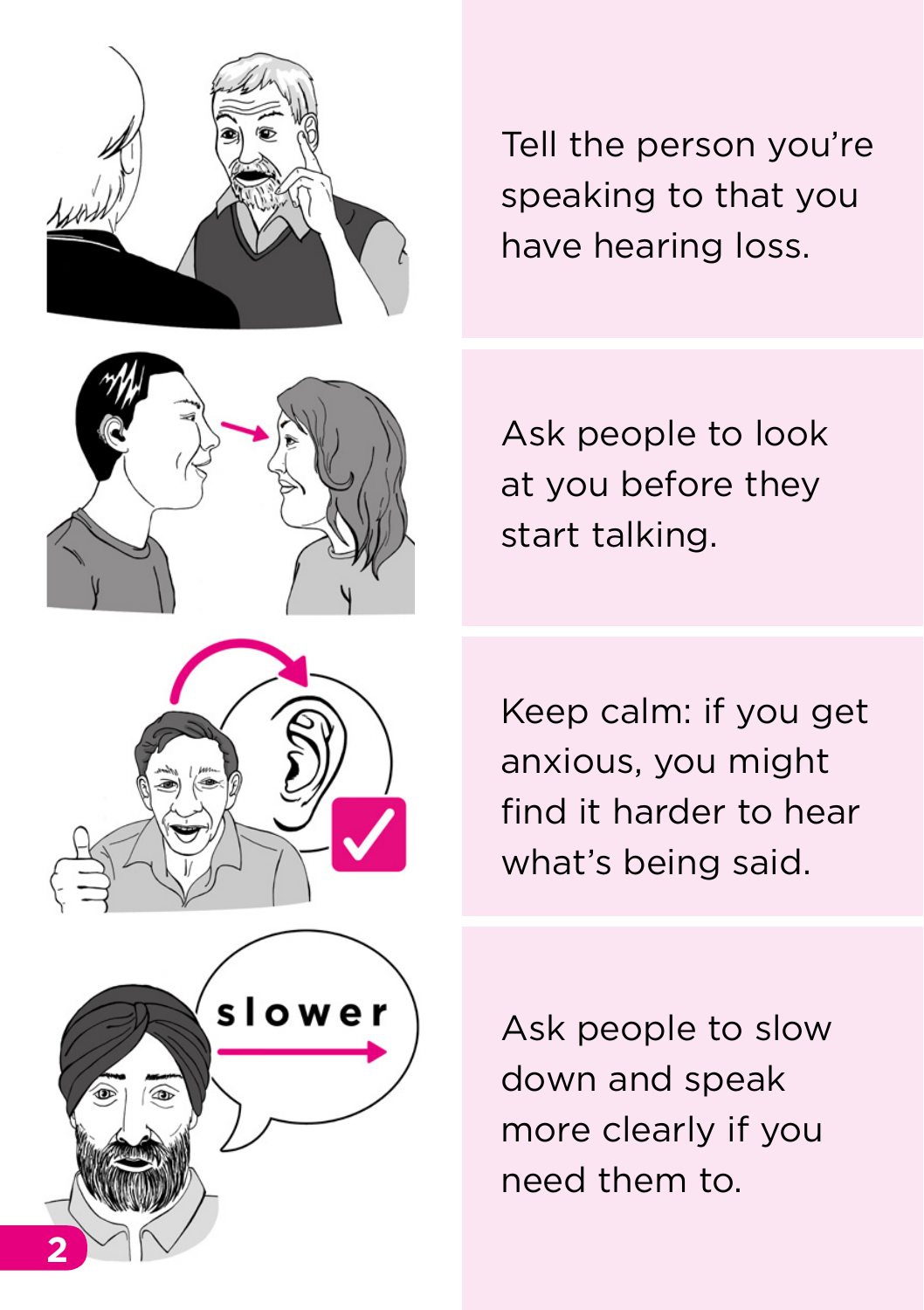

If you don't hear what someone says, ask them to say it again or in a different way.



If your hearing is better in one ear, try turning that side towards the person speaking to you.



Stand in front of the person so you can see their face and lips. Their facial expressions will help you understand what they are saying.